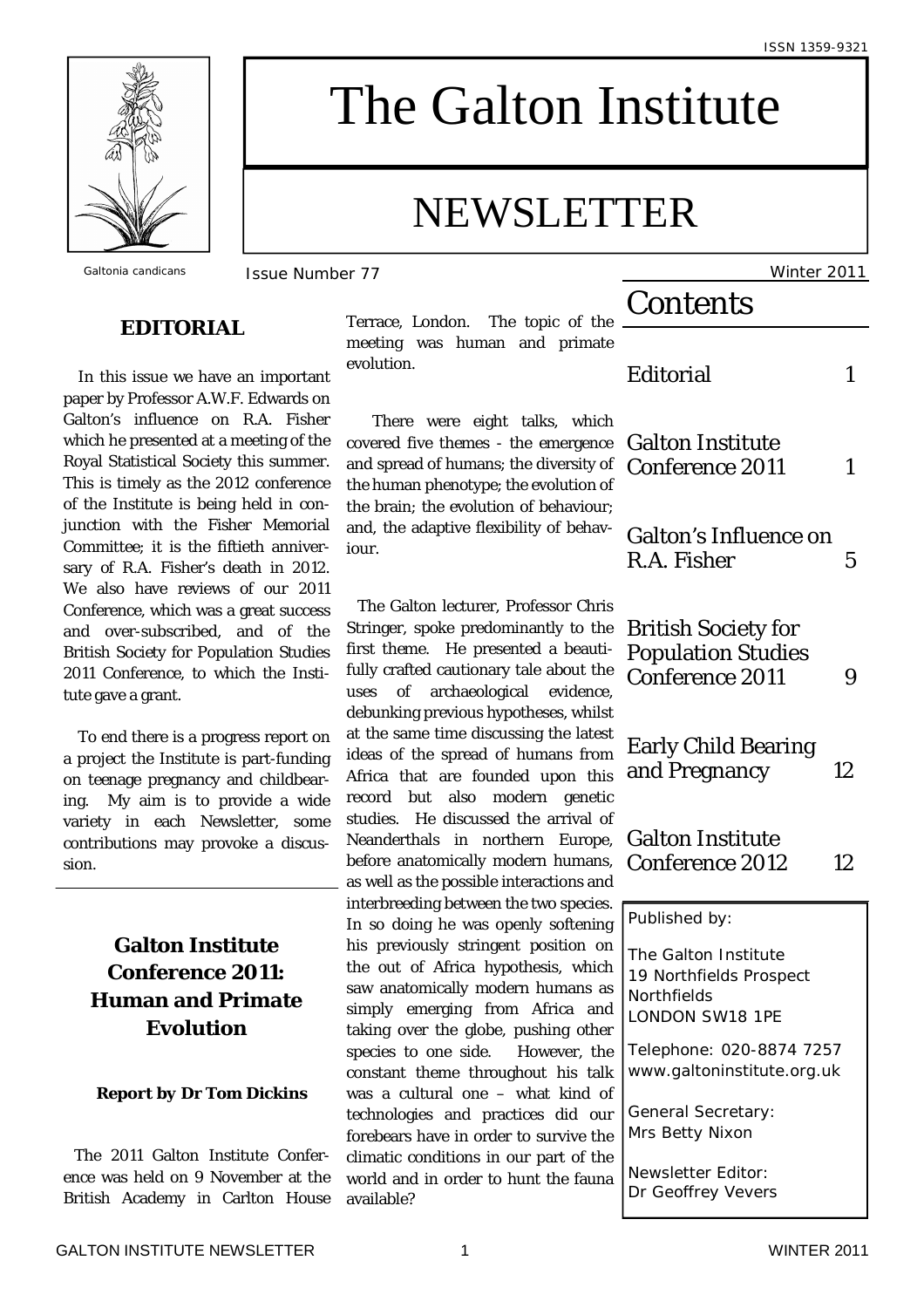Dr Andrea Manica presented genetic models of the temporal spread of anatomically modern humans from Africa around the world that took account of climatic patterns across time and hypothesized key bottlenecks, which he characterizes as founder effects. These models were then compared with the current archaeological record and the coordination was impressive. His use of founder effects was also employed to account for a reduction in genetic and phenotypic variation and he has published a fascinating account of how this variation diminishes as the populations move further from the African point of origin.

 Professor Robert Foley was concerned to emphasise human diversity and he was particularly keen to invoke cultural change as a source of selection pressure, which is much in keeping with the claims made by Professor Stringer in his new book on the origins of humans. Core to this kind of model is the idea that a relatively genetically bottle-necked species such as our own can colonize many environments as a consequence of a flexible behavioural repertoire and the spread of good ideas through social learning, or cultural transmission. In this way some of own activities will also change the selection pressures we are under, and lead to changes in gene frequencies. This idea has been referred to as cultural niche construction and is readily captured by standard evolutionary ecological models.

Dr Nicholas Mundy broadened the focus beyond humans and discussed primate evolutionary genetics. He showed how recent work in his lab had isolated four genes associated with brain size that have undergone positive selection across all the major clades of anthropoid primates. This indicates a high degree of conservation in primate brain size evolution.

He moved on to discuss particular polymorphisms for dichromatic and trichromatic vision in lemurs, and suggested possible selection stories for this based on the ecological niches inhabited by each species in Madagascar. Finally, he showed conservation on a number of other genes across a limited set of primates including humans, indicating positive selection for, among other things, changes in auditory sensitivity. Dr Mundy stressed that these latter findings were very new and he was uncertain how to interpret them at this point.

The brain size story was continued by Dr Susanne Shultz who introduced the audience to the social brain hypothesis and the idea that brain size selection was driven by changes in social organization, and therefore a cognitive need to track key elements of relationships within groups. This idea challenges previous notions that increases in relative brain size were driven by allometric changes in overall body composition as a consequence of ecological factors. Dr Shultz also mentioned her most recent paper demonstrating that primate social structures are very conserved across species and across time indicating that they have been

resilient in the face of various ecological differences and changes. This work showed that the move from solitary foraging to large aggregations of multiple female and multiple male groups happened about 52 million years ago followed by a second transition to pair-living and then, in some cases, single male harem structures around 16 million years ago. This shift to sociality is likely associated with a transition from nocturnal to diurnal living, which in turn increased predation risks. Living in a group will statistically and behaviourally reduce such risks. There is clearly some synergy between the genetic conservation found in Dr Mundy's lab and this latest finding within Dr Shultz's and it was exciting to see these brain size stories converging.

Brains produce behaviour, and that behaviour can be regarded as a part of an evolved phenotype. Dr Rebecca Sear explained the three main approaches to evolutionary human behavioural science in her talk. These are evolutionary psychology, human behavioural ecology (her own discipline) and cultural evolution understood both as social transmission and also a source of phenotypic variation at the behavioural level. Dr Sear's



Convivial atmosphere of the 2011 Conference held at the British Academy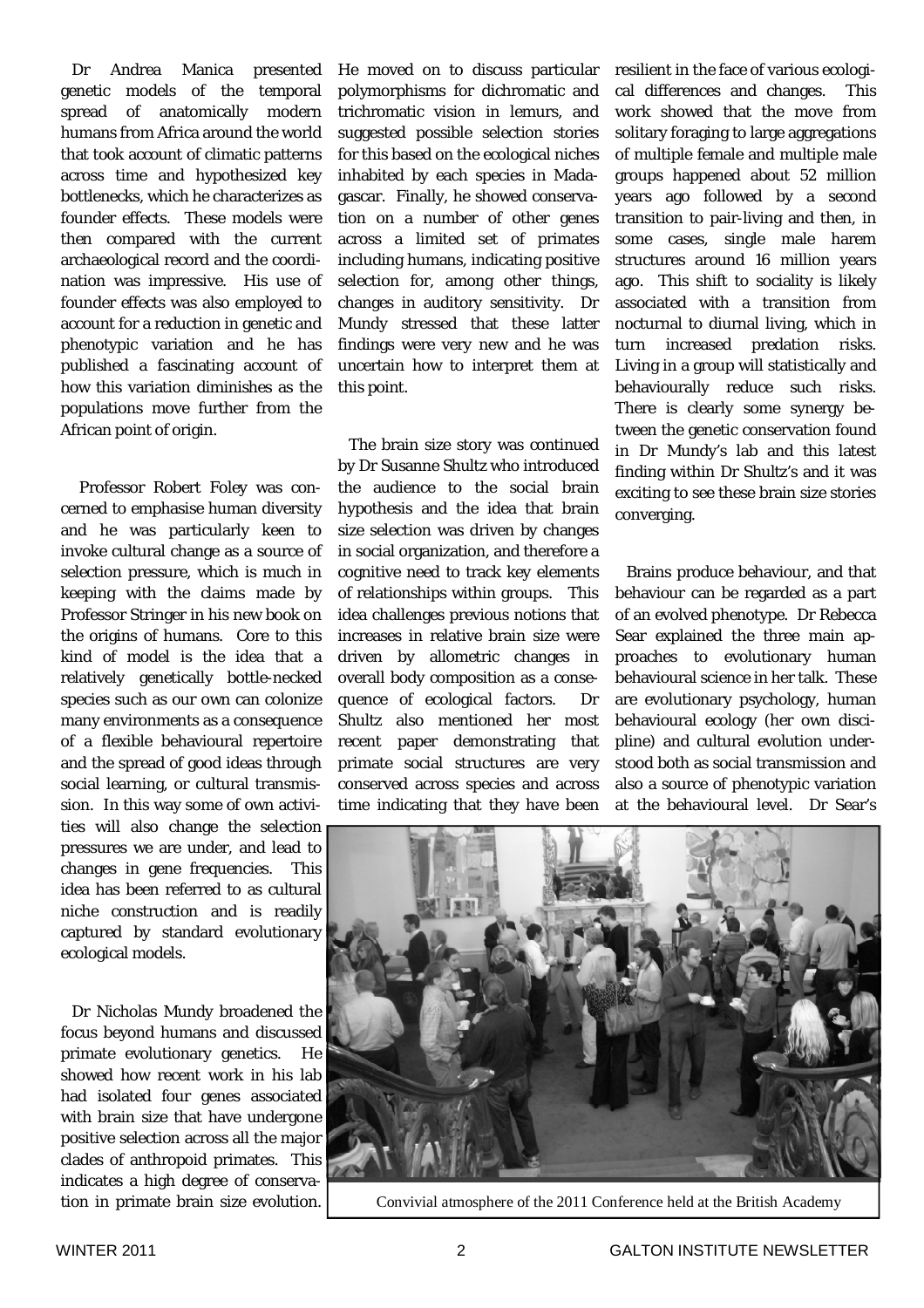own approach takes what is sometimes referred to as the phenotypic gambit. This means that behaviour is analysed in terms of its affect on average lifetime inclusive fitness but the proximate causes of this behaviour at the psychological and neurological level are assumed but not explored. She demonstrated the power and utility of this approach by discussing some of her own work on human fertility in Gambia. Dr Sear has focused upon the effect of mothers on child survival and also shown significant cooperative breeding effects in terms of matrilineal grand-parental support.

A key concept in Dr Sear's paper, and within human behavioural ecology as a whole, is that behaviour is facultatively responsive to ecological demands. This idea was given substantial support from Dr Stephen Suomi who presented his work on rhesus macaques. He has explored mother-infant attachment and its significant effects upon future development, again in keeping with Dr Sear, but his principal focus is upon the proximate machinery of possible adaptations. Individuals with poor attachment, and who live in stressed environments, will be more likely to develop challenging social behaviour including increased aggressive response. Moreover, maternal attachment, if good, can buffer the effect of particular genes, such as the monoamine oxidase alpha (MAOA) gene, which is associated with particular kinds of violent behavioural profile. If a macaque has a good mother and the MAOA gene it will not be aggressive, but if its mother is poor it will be. Dr Suomi discussed how such effects were mediated by the passive stress response of the hypothalamic pituitary adrenal (HPA) axis. There is a growing body of literature that suggests stress response can have epigenetic effects upon gene expres-

sion in rodent models, and Dr Suomi's work on macaques is consilient with this. Moreover, as Dr Suomi made clear macaques live in a vast array of ecologies and are successful generalists, not unlike rats and humans. The ability to differentially control relative aggressiveness may well be a facultative adaptation that enabled relevant levels of competition in stressed environments where and when they were encountered. As such behaviours carry costs an ability to switch them off in rich environments would be advantageous. It is worth noting that these are maternally induced fitness benefits with transgenerational effects. A poor maternal signal changes offspring behaviour, which is a fitness investment for the mother.

Professor Tecumseh Fitch began his paper with reference to Niko Tinbergen's four questions – the mechanistic, the ontogentic, the functional and the phylogenetic – and his work on language has encompassed all of these layers of explanation. Professor Fitch showed how a focus upon the dynamics of the proximate machinery of the larynx across a number of species enabled him to demonstrate that a descending larynx was not a peculiarly human trait, thereby calling into question a key argument on language origins that suggested human vocal anatomy was idiosyncratic. Professor Fitch was keen to point out that language should be broken down into its constituent faculties and that from that perspective there was no one point of origin for language, but different components came on line over evolutionary time. Dynamic vocal range appears to have been selected for at a number of points in evolutionary history across a number of species. The obvious question then becomes "what else is needed?" and Professor

Fitch sketched a partial answer to this by taking the audience through an experiment on rhythmic sound patterns. The patterns were organized as tree-like hierarchies that demanded a certain amount of computational capacity to discern and remember. Professor Fitch argued that the extent of this capacity is peculiarly human and is related to prosody in language and the general disposition to process higher order syntax like structures.

As I hope is apparent the conference was a diverse meeting, which is unsurprising given the focal species. The buzz of conversation lasted well beyond the formal questions and I am certain everyone left the British Academy stimulated and even more curious than when they arrived. This is in no small part due to the excellent and professional presentations that the speakers gave but the Galton Institute and the delegates must also thank the General Secretary, Betty Nixon, who worked tirelessly behind the scenes to organize this meeting, as she does every year.

#### **Key publications**

For those wishing to follow the detail of the arguments outlined above, I have drawn up a key publications list presented in the order discussed in this report. I hope it is of use.

#### **Professor Chris Stringer**

Stringer, C. (2011.) *Origin of Our Species.* London: Allen Lane

#### **Dr Andrea Manica:**

Betti, L., Balloux, F., Amos, W., Hanihara, T., & Manica, A. (2009.)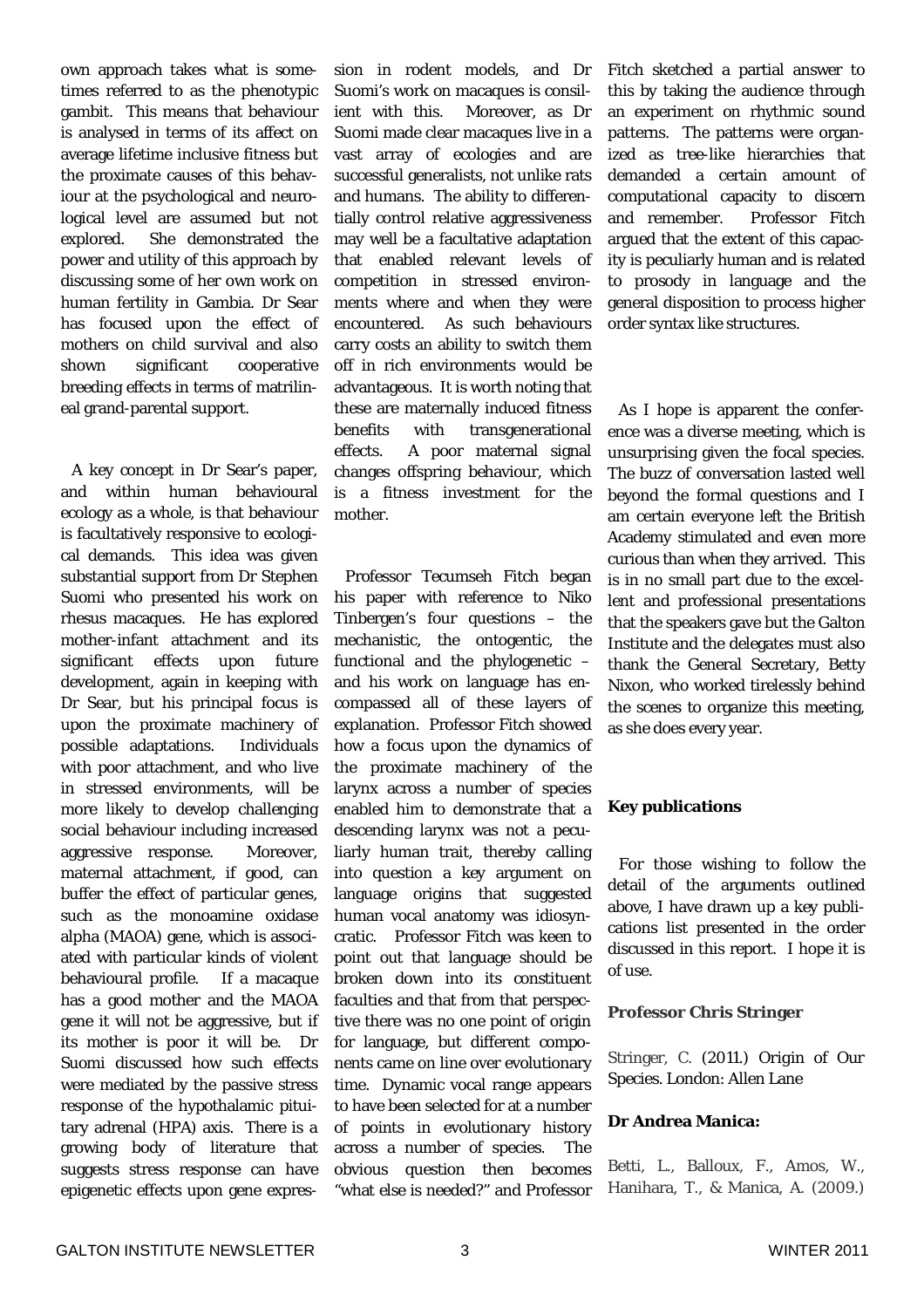explains within-population pheno-(1): 625-38 typic diversity in humans. *Proceedings of the Royal Society London B,*  276: 809-814

Manica A., Amos W., Balloux F., & Hanihara T. (2007.) The effect of ancient population bottlenecks on human phenotypic variation. *Nature* 448: 346-348

#### **Professor Robert Foley:**

Lewin, R., & Foley, R.A. (2003.) *Principles of Human Evolution*: Oxford: Blackwell

#### **Dr Nicholas Mundy:**

Montgomery S.H., Capellini, I., Venditti. C., Barton R.A., & Mundy, N.I. (2011.) Adaptive evolution of four of brain size in anthropoid primates. *ment Review 37*: 81-112

## Distance from Africa, not climate, *Molecular Biology and Evolution, 28* **Dr Stephen Suomi:**

#### **Dr Susanne Shultz:**

Shultz, S. & Dunbar, R. (2010.) Encephalization is not a universal macroevolutionary phenomenon in mammals but is associated with sociality. *PNAS, 107* (50): 21582- 21586.

Shultz, S., Opie, C. & Atkinson, Q.D. Fitch, W. T. (2011.) Unity and diver-(2011.) Stepwise evolution of stable sity in human language. *Philosophi*sociality in primates. *Nature,* 479: *cal Transactions of The Royal*  219–222; doi:10.1038/nature10601

**Dr Rebecca Sear:**

microcephaly genes and the evolution transition. *Population and Develop*- Psychology, The University of East Sear, R. & Coall, D.A. (2011.) How much does family matter? Coopera-**Tom Dickins** is Reader in Evolutive breeding and the demographic tionary Psychology at the School of

Cirulli,F., Francia, N., Berry, A., Aloe, L., Alleva, E., & Suomi, S.J. (2009.) Early life stress as a risk factor for mental health: Role of neurotrophins from rodents to non-human primates. *Neuroscience and Biobehavioral Reviews*, *33* (4): 573-585

#### **Professor Tecumseh Fitch:**

*Society B: Biological Sciences,* 366: 376-388.

London

 **Professor Chris Stringer, FRS**  with the Galton Plate which is presented to the Galton Lecturer each year.

 The silver dish was designed by Leslie Durbin, who designed the Queen's Head for the Royal Jubilee medal and the reverse of £1 coins in the 1980's. He also designed the decoration on the Stalingrad Sword, given by Churchill to Stalin to honour the citizens of Stalingrad in the 1940's, the actual engraving was done by George Taylor Friend. Leslie Durbin was honoured in many ways including a retrospective exhibition at Goldsmiths' Hall entitled *Fifty Years of Silversmithing*.

 The Galton lecture has been given almost every year since 1914.

 $\mathbf{L}$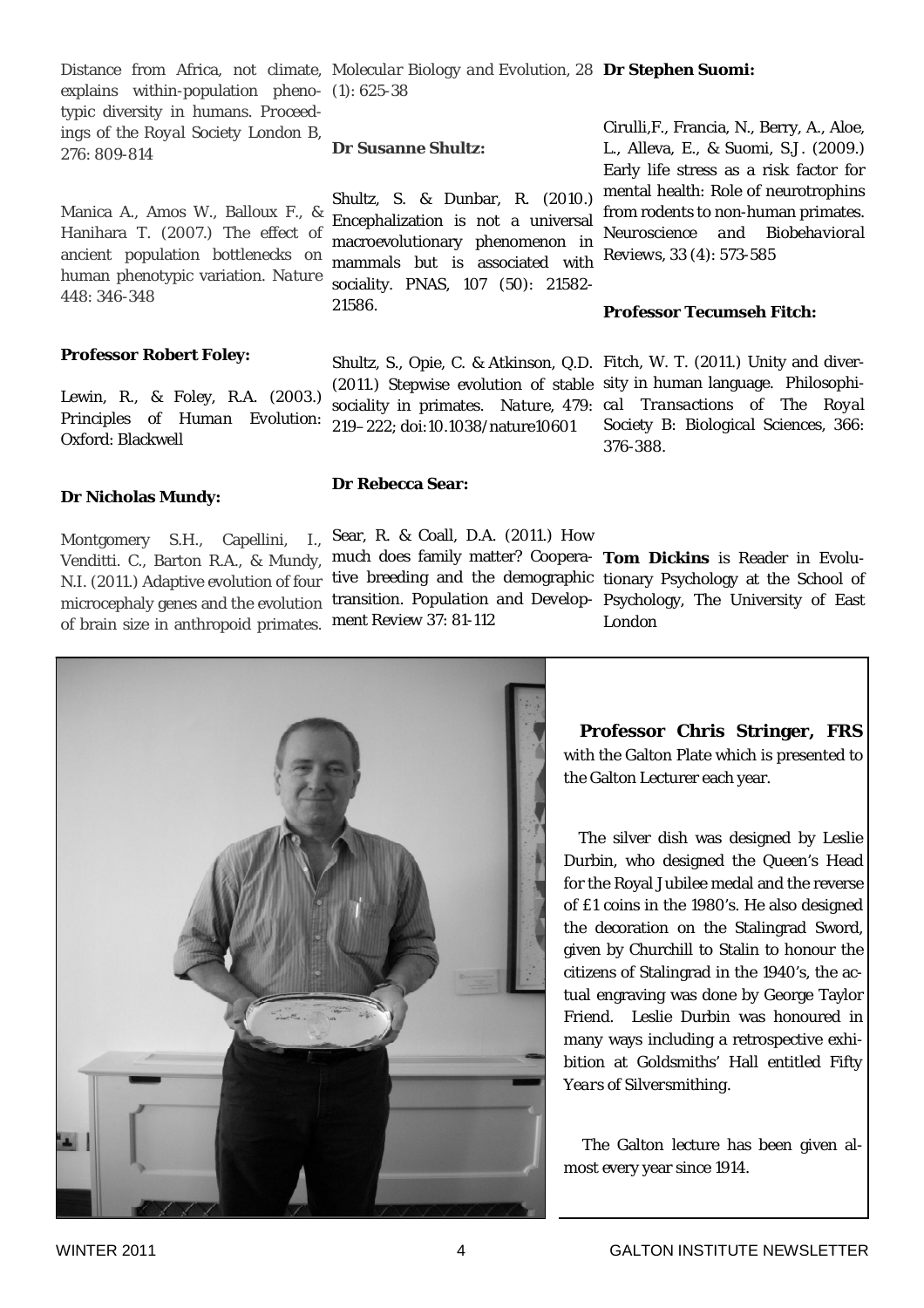## **Galton's influence on R.A.Fisher**

## *A.W.F.Edwards*

Gonville and Caius College Cambridge CB2 1TA *awfe@cam.ac.uk*

## **Introduction**

 Twenty years ago the Galton Institute held a symposium *Sir Francis Galton, FRS, The Legacy of His Ideas* to mark the eightieth aniversary of his death and to celebrate its change of name from the Eugenics Society two years previously. Founded in 1907 and originally called the Eugenics Education Society, it secured the aged Galton as its Honorary President in 1909, though he had initially declined. The symposium was organised by Milo Keynes, himself a direct descendent of Charles Darwin and therefore related to Galton through their common ancestor Erasmus Darwin. In due course the book of the symposium was published under his editorship.

 Milo asked me to give one of the talks and handed me the title 'Galton, Karl Pearson and Modern Statistical Theory' to make what I would of it. Though I had written a little history of science over the years, this was the first time I had been commissioned to do anything more than a modest encyclopedia entry. In my innocence I thought I should start by reading Pearson's *Life, Letters and Labours of Francis Galton*, and I have a vivid memory of carrying the four tomes through the tourists on Cambridge's King's Parade from the Whipple Library to my room in Caius College, arms aching. On examination it turned out to be just as revealing about Pearson as

Galton, which should have suited my topic. At the symposium Bynum was to remark that it was 'clearly a labour of love, although sometimes as revealing of its author as its subject', and he discussed some of its reviews.

 However, there was Forrest's 1974 biography to fall back on. In expressing his 'great debt' to Pearson's volumes Forrest wrote in his Preface 'Without Pearson's compilation it would have required many more years to complete this book'. Yet 'The deterrent effect of Pearson's mammoth 2000 page biography is considerable. It was written as a monument to the man whom Pearson admired above all others, but its sheer bulk resulted in the burial of the man beneath the monument'. Bynum remarked 'A new biography of Galton is a desideratum, and any future biographer will have more reason to praise than to rail at Pearson'. Since then we have benefitted from a *Life* by Gillham (2001) and Bulmer's (2003) *Francis Galton* which, though not a biography as such, is invaluable for its scientific perspective, as its subtitle *Pioneer of Heredity and Biometry* indicates. Stigler too has been indefatigable in explaining Galton and Pearson to us, from his Fisher Memorial Lecture in 1986 to his recent talk at the Pearson sesquicentenary earlier this year.

Yet as I worked at my symposium talk, reading widely as the list of forty-five references shows, my Fisherian background began to intrude, for in the preceding twenty-odd years I had ransacked Fisher's statistical books and papers in an attempt to understand the arguments about statistical inference and in particular the role of likelihood. So I rounded off my talk with a section entitled 'GALTON'S INTELLECTUAL HEIR?' which started:

In conclusion, I venture to exceed my brief by advancing

a thesis which presents itself so naturally at this stage that I am surprised that it has never occurred to me before. It is simply that in statistics the young R.A.Fisher was the real inheritor of Galton's intellectual mantle. Perhaps this explains something of the antagonism Pearson felt towards him. This thesis stands principally on three of Fisher's early contributions. First, his 1918 paper 'The correlation between relatives on the supposition of Mendelian inheritance' which brilliantly synthesised the biometrical and Mendelian standpoints (1918*a*); secondly, his contemporaneous invention of the analysis of variance (the phrase first occurs in his *Eugenics Review* paper 'The causes of human variability' [1918*b*]) which was not only Galtonian in its context but manifestly starts where Galton's dissection of Normal variation had left off; and thirdly, his path-breaking determination of the exact sampling distribution of the Galtonian correlation coefficient, which heralded the dawn of modern mathematical statistics (Fisher, 1915).

 It will be well to remember the dates of birth of the three men, Galton 1822, Pearson 1857 and Fisher 1890, with the substantial gaps of 35 and 33 years. Galton died on 17 January 1911, just as the undergraduate Fisher was busy founding the Cambridge University Eugenics Society, which held its first meeting on 22 May. The principal link between them was not Pearson but his near-contemporary Leonard Darwin, Charles's fourth son and Fisher's fatherly mentor. Leonard succeeded Galton as President of the Eugenics Education Society in 1909 and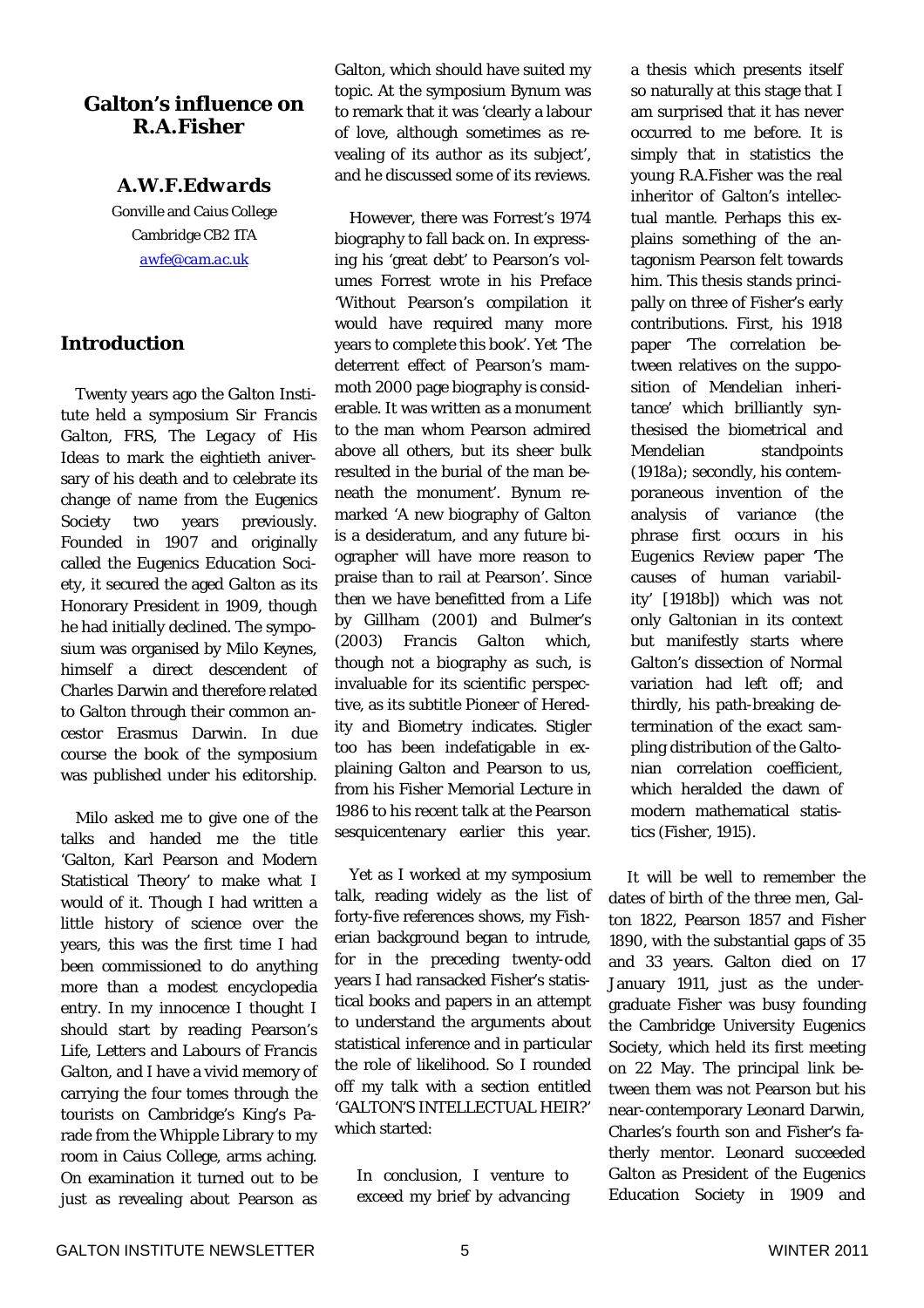served for 18 years, lending advice and encouragement to the young Fisher throughout. To him Fisher's great evolutionary work *The Genetical Theory of Natural Selection* is dedicated, and it is he whom Fisher thanks for suggesting the topic of the 1918 paper: 'Finally, it is a pleasure to acknowledge my indebtedness to Major Leonard Darwin, at whose suggestion this inquiry was first undertaken, and to whose kindness and advice it owes its completion'. It is pleasant to believe that Fisher, who had just passed the Mathematical Tripos as a Wrangler, was amongst the undergraduates in the Senate-House when on 6 June 1912 Leonard was admitted to the titular Cambridge degree of Doctor of Science *honoris causa.* In introducing him, the Orator spoke first of his Presidency of the Eugenics Education Society.

 As Professor J.H.Bennett relates in his introduction to the Darwin– Fisher correspondence,

Darwin's earliest letters in 1915 set out various problems arising from Galton's work which he hoped Fisher would solve; these are concerned mainly with biological variation and inheritance, Galton's law of ancestral heredity, parental correlation and regression, as well as natural selection and mutation. Darwin said he was 'building up ideal conditions and seeing how far they work like nature does work'. He was especially anxious to know if Galton's work on ancestral heredity could be given a Mendelian interpretation. … This problem must have come forcefully to Leonard Darwin's attention in 1914 when his brother Francis gave the first Galton Lecture before the Eugenics Education Society.

Francis said that Mendelism requires that we 'look at variation in a very different way to that of Galton' and that whilst 'a progressive study of heredity must necessarily be on Mendelian lines', it 'does not follow that the laborious and skilful work of Galton and his school is wasted'.

 In the passage from my 1991 symposium paper quoted earlier I explicitly associated the name of Galton with two of the three papers of Fisher's that I mentioned, but not with the 1918 paper. However, from the Darwin–Fisher correspondence and Bennett's account of the background to it we see how directly that paper grew from the Galtonian interests of these two Darwin brothers. Fisher set to work and finished it in 1916, only for it to be unfavourably reviewed for the Royal Society by both Pearson and Punnett. It not only reconciled the Mendelian and biometric approaches, but out of it came Fisher's development of the analysis of variance.

 This is not to suggest that Pearson had no influence on the paper. Leonard Darwin had already encountered difficulty with him, in 1913 questioning the use of the phrase 'the relative influence of heredity and environment' to which Pearson had replied by means of a paper in *Biometrika* with the astonishing title 'On certain errors with regard to multiple correlation occasionally made by those who have not adequately studied the subject'. When he came to examine the controversy two years later, Fisher thought Darwin had been right, but nothing came of the suggestion for a response. From then on Fisher's own analysis developed rapidly, culminating in the 1918 paper. For a discussion of the connections between it and earlier work, including Pearson's, see my 'How

much did Pearson's work influence Fisher's genetics'.

 Bennett remarks that 'For Fisher the friendship with Darwin, with his close links with Charles Darwin and Francis Galton, had special significance'. After Darwin's death in 1943 Fisher wrote to Milo Keynes's mother, Leonard's niece, that his 'very dear friend' was 'surely the kindest and wisest man I ever knew'. Nor must we overlook the contact with two other Darwin brothers, George and Horace, through the Cambridge University Eugenics Society, and later with George's son Charles Galton Darwin, Fisher's contemporary, who reviewed *The Genetical Theory* for the *Eugenics Review* in 1930, corresponded with Fisher about sexual selection in 1932, gave the Galton Lecture in 1939, and became President of the Eugenics Society in 1953. I recall us research students from Fisher's Department of Genetics going to the Senate-House to hear Darwin's 1958 Rede Lecture 'The Problems of World Population' on 29 April. I am afraid I also remember that we were not very impressed, finding fault with his biological reasoning. But probably we just resented a physicist trespassing on our territory. I think Fisher may have been absent, probably travelling abroad, having retired the previous September.

## **Direct influence**

I now turn from these general comments about a Galtonian influence on Fisher via Pearson and Leonard Darwin to a case in which he was influenced by Galton's writings directly, and then conclude with a survey of Fisher's own comments on Galton's work.

 In 1968 Joan Box, Fisher's biographer daughter, found a typescript of her father's at the back of a cupboard in the family home in Harpenden,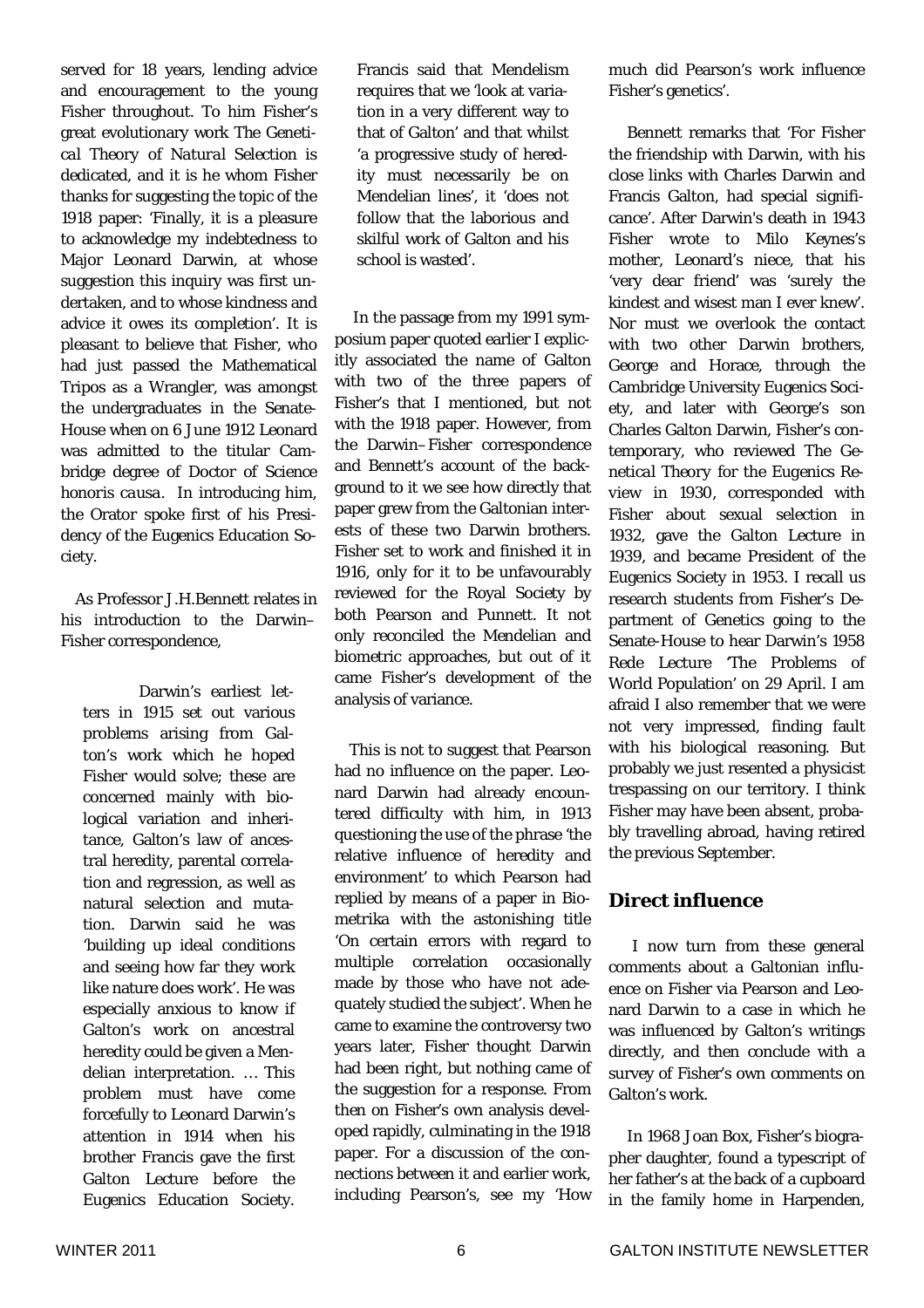and deposited it in the Fisher archive in Adelaide. Some seventy pages long, it is the start of a book on the evolutionary reasons for the decline of civilisations. Bennett dates it from 1919. It forms the basis of much of Chapters VIII to XII of *The Genetical Theory*, some of the wording being reproduced exactly.

 In Chapter I of his draft Fisher starts by pointing out that for the human race to be undergoing evolutionary change (1) groups must differ in their rates of increase and (2) they must also differ in their 'heritable qualities'. Moreover, the association between the rate of increase and the heritable quality must continue from generation to generation. The rest of the chapter is devoted to a survey of the evidence that (1) is true both within and between societies. Chapter II starts with Galton's 1869 *Hereditary Genius* and an acceptance of Galton's thesis that the 'natural gifts' of men (and he only considered men) are in part heritable. Fisher goes on to argue that 'differences of temperament affect reproduction' with the result that, these being heritable, fertility itself has a heritable component. Then, in Chapter III, Fisher refers to Galton's most influential discovery from his statistical enquiries, that the reason peerages die out is that although the financial advantage of marrying an heiress is obvious, there is a less obvious biological penalty, because heiresses come from relatively infertile families, and fertility is in part inherited. What is more, in Galton's own words,

I look upon the peerage as a disastrous institution, owing to its destructive effects on our valuable races. The most highly-gifted men are ennobled; their elder sons are tempted to marry heiresses, and their younger ones not to marry at all, for these have not enough fortune to support

both a family and an aristocratical position. So the sideshoots of the genealogical tree are hacked off, and the leading shoot is blighted, and the breed is lost for ever.

 Fisher quotes extensively from this part of *Hereditary Genius*, and then turns to the natural generalisation of Galton's argument, advanced in 1913 by J.A.Cobb in the *Eugenics Review* who

has given reasons for believing that the case of heiresses, observed by Galton, is but a particular instance of a far more general tendency. Restricting himself to the unconscious causes of relative infertility, Mr Cobb points out that just as the fortune of an heiress enables her to make a socially advantageous marriage, so among the children of parents of any one class, members of the smaller families will in the average commence life at a social advantage compared to members of larger families. Alongside the many excellent qualities which enable a family to improve its social position, relative infertility also plays its part. In this way the less fertile stocks having the social advantage, will gradually permeate the upper classes of society, and there cause the peculiar situation in which the more fortunate and successful of mankind have the smallest birthrate.

Fisher added a footnote with a long extract from Cobb's paper.

 Here then, is the argument, stemming from Galton, that informed Fisher's eugenical thinking. His concern is the decline of civilisations, about which he was, through extensive reading, historically wellinformed. Chapters VIII to XII of *The Genetical Theory* are all about the problem and its evolutionary causes. Much is taken from the 1919 draft, including the above report of Cobb's paper. The concern reappears in his 1932 Herbert Spencer lecture 'The social selection of human fertility' and informed his campaign before the war for family allowances to be paid not as a flat rate but proportional to the income of the parents.

 Changing the subject completely, there is a well-known story that the format of the statistical tables in Fisher's *Statistical Methods for Research Workers* might have been influenced by the fact that earlier tables of *χ*2 were copyright, so Fisher prepared a new table giving values of *χ*2 for selected values of the tail probability *P* instead of the other way round, thus immortalizing the concept of the level of significance. But the story needs supplementing by Fisher's comment in Chapter I of *Statistical Methods* that 'the form which we have adopted … has been used for the normal distribution by F.Galton and W.F.Sheppard (1907), *Biometrika*, V. p.405; T.L.Kelley, *Statistical Method*, pp. 373–385'. In fact Galton was the sole author of the paper 'Grades and deviates', acknowledging Sheppard as the calculater of the table for him. Galton notes that he first gave such a table in *Natural Inheritance* in 1889; of course it derives from his 'ogive', or diagram of the cumulative normal distribution, and ultimately from the table 'Classification of men according to their natural gifts' in *Hereditary Genius*.

 So perhaps he should share with Fisher some of the blame for the rise of significance tests.

## **Fisher on Galton**

In 1947 the world-wide Biometric Society was founded with Fisher as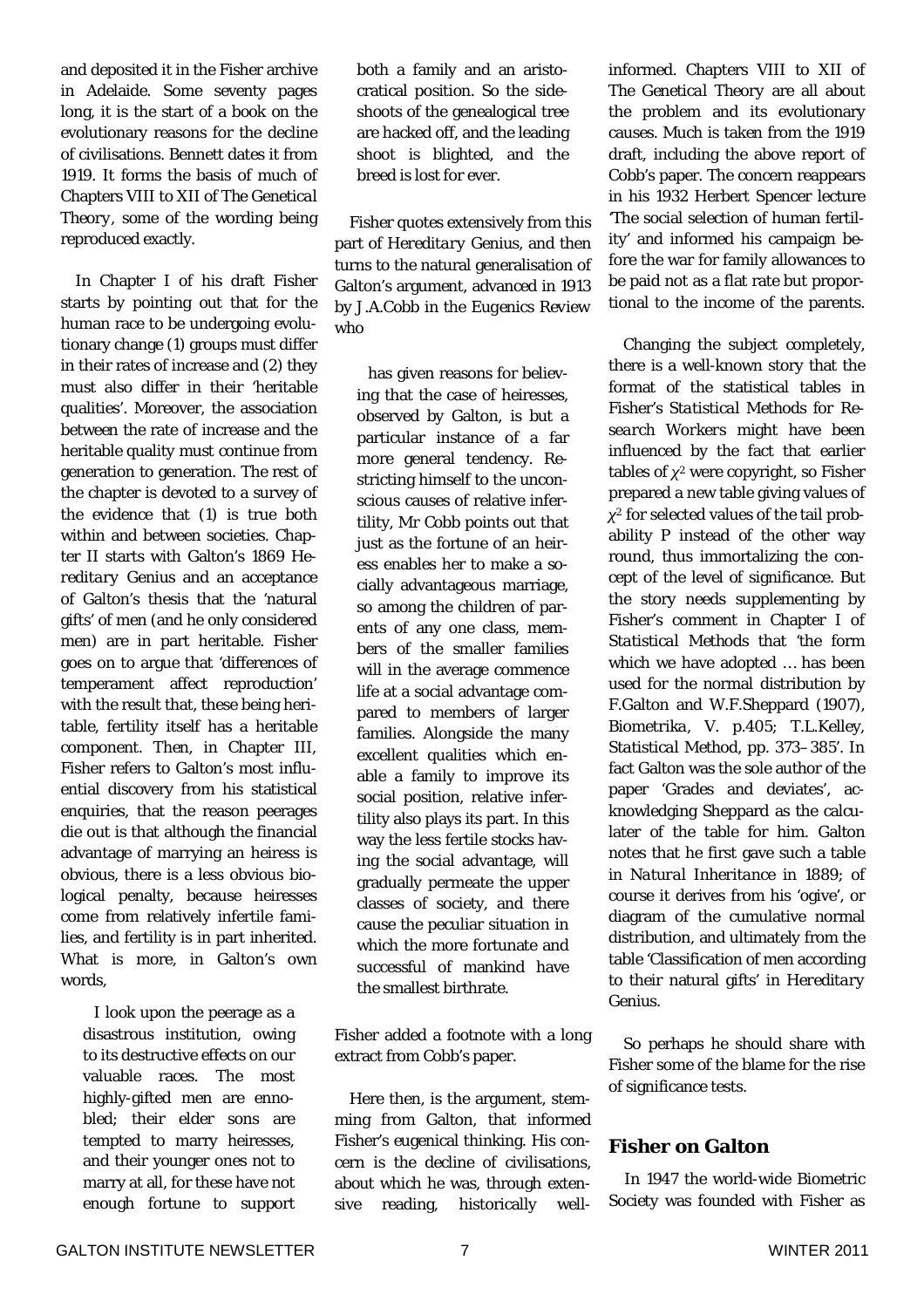its first President, and on 29 April 1948 the inaugural meeting of the British Region was held. (To conform to modern sensibilities it is now the International Biometric Society and ours is the British and Irish Region.) Fisher addressed the meeting on 'Biometry' and claimed for the subject the 'the honour of compassing the second great stage of intellectual liberation [following on from deductive logic], by making known the principles of that second and scarcely explored mode of logic, which we know as induction'. … 'it has been reserved for Biometry, the active pursuit of biological knowledge by quantitative methods, to take this great step; and the man who in the nineteenth century did more than any other to prepare the way was, I think, undoubtedly Francis Galton'.

The peculiarity of Galton's temperamental make-up which led him to play this part was, in my opinion, the insistent need that he felt to think constructively about variable phenomena. Unquestionably he was led to concentrate his attention upon variation, through the central place which variation held in the theory of evolution, which his half-cousin Charles Darwin had put forward, and which influenced Galton profoundly, as appears clearly in his book *Hereditary Genius*, published after the *Origin* by only ten years. To Galton, however, variation of all kinds had an appeal, or a fascination, as much in meteorology for example as in heredity, and this appeal we can appreciate if we can consider what an obstacle to coherent thought mere quantitative variation had formerly been.

Already in 1925, in the first edition of *Statistical Methods for Research* 

*Workers*, Fisher had stressed this Galtonian perspective:

 The conception of statistics as the study of variation is the natural outcome of viewing the subject as the study of populations. … To speak of statistics as the study of variation also serves to emphasise the contrast between the aims of modern statisticians and those of their predecessors. For, until comparatively recent times, the vast majority of workers in this field appear to have had no other aim than to ascertain aggregate, or average, values. The variation itself was not an object of study, but was recognised rather as a troublesome circumstance which detracted from the value of the average. ... Yet, from the modern point of view, the study of the causes of variation of any variable phenomenon, from the yield of wheat to the intellect of man, should be begun by the examination and measurement of the variation which presents itself.

 Just how Galtonian is this 'modern point of view' can be seen from Galton's own remark in his autobiography of 1908 *Memories of My Life*: 'The primary objects of the Gaussian Law of Error were exactly opposed, in one sense, to those to which I applied [it]. They were to get rid of, or to provide a just allowance for errors. But these errors or deviations were the very things I wanted to preserve and to know about'. I do not know if Fisher ever read the autobiography, though he had certainly read *Hereditary Genius* by 1911 as his talk to the Cambridge University Eugenics Society shows.

 Three years after his Biometric Society address Fisher contributed an essay 'Statistics' to a book *Scientific Thought in the Twentieth Century* with a second section 'Galton and Statistical Biology' which starts:

 A man who, towards the end of the nineteenth century, played a peculiar part in precipitating modern developments was Francis Galton. A man of means and, had he chosen, of leisure, Galton made his name early in life as an African explorer. In 1869, evidently reacting eagerly to his cousin Charles Darwin's evolutionary theory, he had written *Hereditary Genius*, one of the most remarkable books of the century, and in it had demonstrated how apparently intangible concepts, at first vaguely apprehended, can be made quantitative and relatively precise by the collection and adequate presentation of statistical data. Throughout his life this possibility evidently exercised a fascination on his mind. In a crude way he attempted to collaborate in discussing the numerical results of his cousin's experiments with plants. He tried his hand at the statistical expression of meteorological phenomena, and, towards the end of his long life, armed with much experience, but without adequate mathematical technique, he became convinced that quantitative, and particularly statistical, methods were needed to consolidate Darwin's ideas, and to give confidence to their practical application. In Karl Pearson he found a man of boundless confidence and ambitious energy, and, with the sympathy of W.F.R.Weldon and his wide biological knowledge, Galton believed that a solid foundation could be built for a timely advance in the method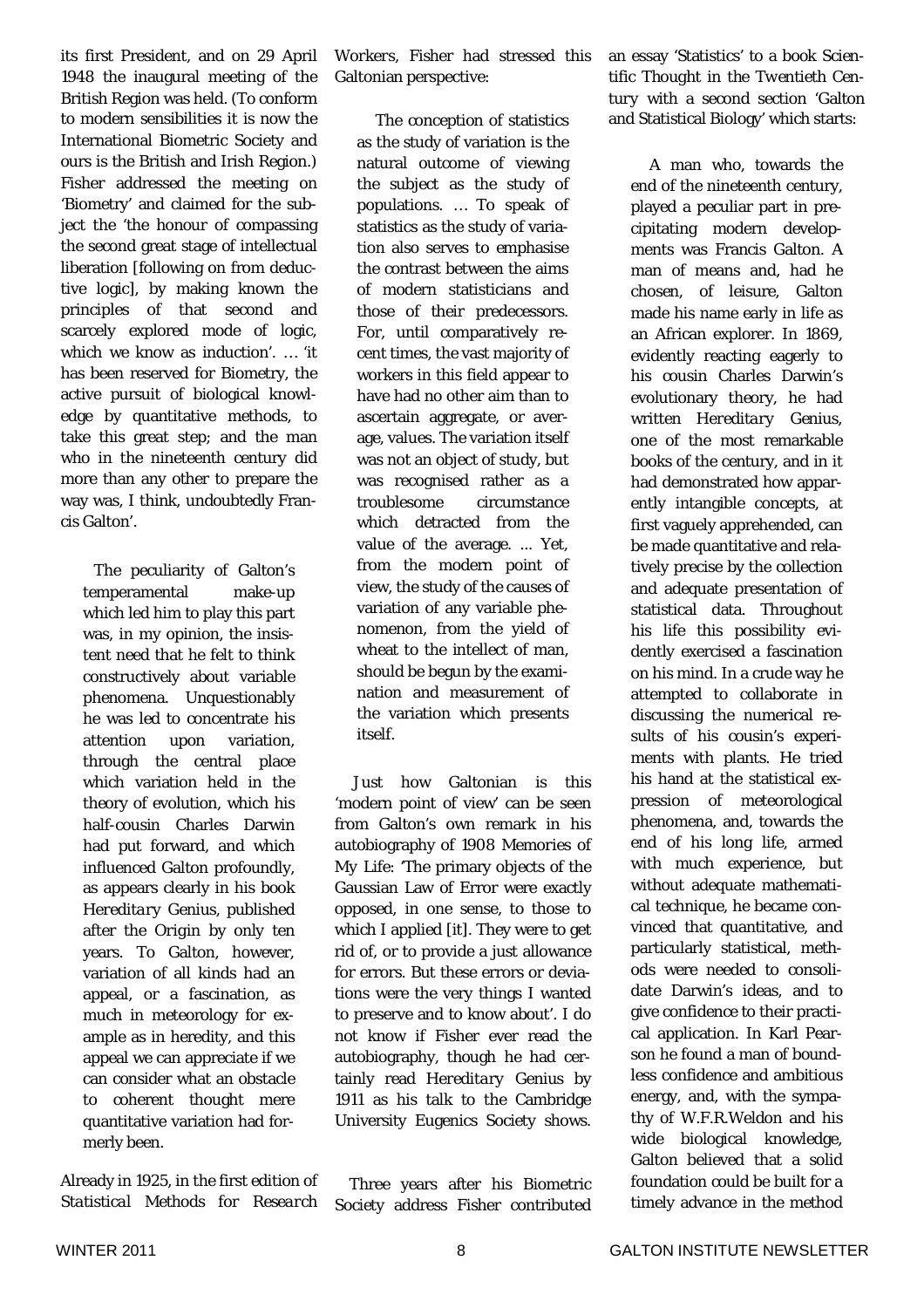and theory of biological research.

The 'crude way' to which Fisher here refers was Galton's attempt at analysing some of Darwin's data, to which Fisher devoted a chapter in *The Design of Experiments*: III – 'A historical experiment on growth rate'. His criticism of Galton's procedure is, however, there made more in order to illustrate the fact that 'the logic of statistical induction was in its infancy' than to belittle Galton's efforts.

 Much of the paragraph quoted above is drawn from a draft entry for Karl Pearson that Fisher made in 1946 for the *Dictionary of National Biography*, but which he later withdrew after declining to accept the changes that the editor wished to make.

 Also in 1951 Fisher wrote of *Hereditary Genius* that it

stands to-day as one of the great books of the nineteenth century. This is not due to its influence on popular thought, but to its inherent qualities. It was first published in 1869, ten years after the *Origin of Species*, and only separated by two years from the appearance of the first volume of *Das Kapital* by Karl Marx. The latter book is its natural antithesis. Its central aim is the po-

## **British Society for Population Studies** Annual Conference 2011

The 2011 British Society for Population Studies Conference at the University of York was exceptionally well-attended, with over 200 participants over the course of the two

litical control of wealth, whereas Galton had his eyes fixed on biological well-being; it dogmatically asserts human equality, while Galton is concerned to measure the important inequalities; it appeals to hatred and vindictive destruction, while Galton, not irrationally for his period, looks forward with confidence to the progressive improvement of existing institutions; above all *Das Kapital* appealed to passion, but *Hereditary Genius* to an almost stoically detached reason. Ideological war had broken out, right in Bloomsbury. It is small wonder that the leftist tradition has never ceased to assail Galton's work, with an animus that Galton could never begin to understand. Sooner or later, however, the world will have to choose between them.

 In 1956 Fisher awarded Galton, 'that versatile and somewhat eccentric man of genius', the ultimate encomium of the opening paragraphs of his last book *Statistical Methods and Scientific Inference*. Too long to quote in full, it refers to 'the fruitfulness and success of the train of studies initiated by Galton'. 'Galton's great gift lay in his awareness … of the vagueness of many of the phrases in which men tried to express themselves in describing natural phenomena. He was before his time in his

days. This was, perhaps, not surprising given the international representation this year, with speakers from the USA, Italy, Austria, Spain, Germany, Greece, Argentina, Israel, Russia, Australia, Singapore, England, Wales, Scotland and Northern Ireland. Not to forget the 2011 LEDC initiative representative, Dr. Gobopamang Letamo from the University of Botswana, who gave a paper on *The prevalence and correlates of low body mass index in a*  recognition that such vagueness could be removed … through the assembly of objective data and its systematic examination'.

 I think we may fairly conclude that Fisher's debt to Galton was substantial and fully acknowledged by him. In return, I think Fisher's tenure of the Galton Professorship of Eugenics at University College London from 1933 to 1943 forwarded the science closest to Galton's heart in just the way he had intended on making the endowment.

 Galton has had to wait a long time for a reassessment. No-one, except perhaps Fisher's friend C.D.Darlington, noticed Fisher's views. The Introduction that Darlington wrote to a 1962 edition of *Hereditary Genius* is the first sign of change known to me. More in keeping with the times was Gould's remark in *The Mismeasure of Man* 'Lest this [work of Galton] be taken for the harmless musings of some dotty Victorian eccentric, I point out that Sir Francis was taken quite seriously as a leading intellect of his time'. And now once again, we may add.

**Dr Eileen Magnello** will be editing a collection of the papers on Galton that were given by 13 speakers at the two-day meeting on Francis Galton at the Royal Statistical Society on 6-7 September 2011

*country undergoing nutrition transition: the case of Botswana*. An innovative feature of the Conference was a training session as an option for an afternoon session, developed and led by Piers Elias and Eileen Howes. Aimed at local authority demographers, the session covered LAlevel population estimates, LA-level projections, small area estimates & projections, and data handling. Training session spreadsheet material can now be accessed at the BSPS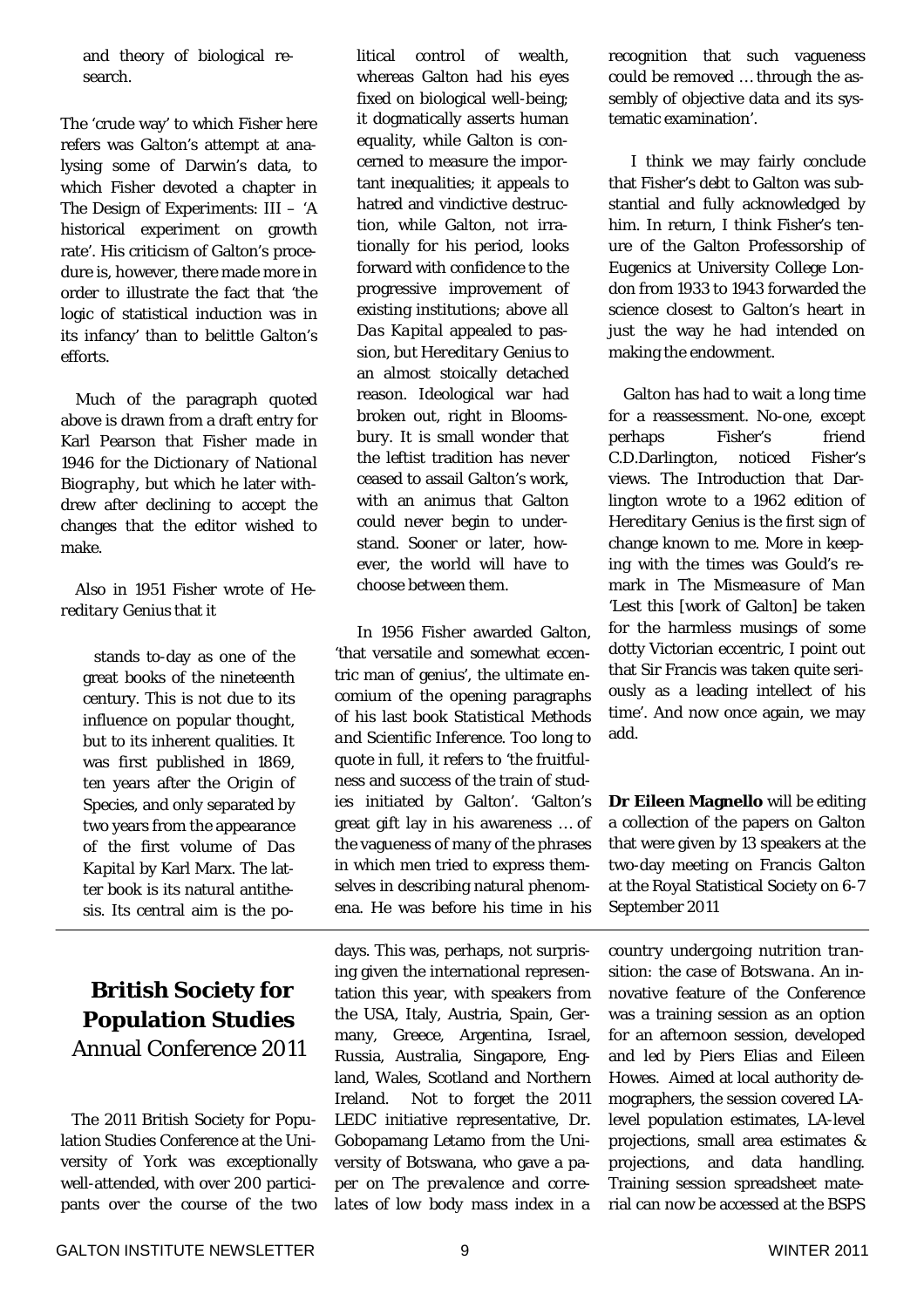website, where it is hoped to update the material periodically:

### http://www2.lse.ac.uk/socialPolicy/ BSPS/annualConference/2011/ Training%20session% 20material.aspx

 One hundred and thirty-eight submitted papers were presented in parallel sessions. All the abstracts for these presentations, plus some of the presentations themselves where made available, can be accessed at the BSPS website at:

#### http://www2.lse.ac.uk/socialPolicy/ BSPS/ annualConference/2011/2011% 20Conference%20-%20York.aspx

 The first evening saw a lively poster session, with over twenty posters presented. The winner of the poster competition was Emily Freeman (LSE), for her poster *Sex that gives and takes away: sexuality in older age in rural Malawi*. The competition was judged by the distinguished plenary speakers, Professors John Hobcraft and Ken Hill.

 The result of the 2011 BSPS Prize, for the best Masters dissertation on a demographic topic from the previous academic year, was also announced at the reception, held simultaneously with the poster session. The winner was Michelle Weinberger from LSE for her dissertation *Making Sense of Tanzania's Fertility: The Role of Contraceptive Use*.

 The Conference also marked the last official duties as President for Professor Emily Grundy, who completed her two-year term of office during the event. BSPS thanks Emily for her efforts during her term, and sends all good wishes for her new appointment as Head of the Cambridge Group for Population and Social Structure from May 2012. The

New President, Professor Ludi Simpson was welcomed at the AGM, as was the new Vice-President, Professor Tony Champion.

 Reports of the plenary sessions follow. BSPS thanks Ben Wilson and Alice Goisis, postgraduate students at LSE, who provided these reports.

 Recordings of the plenary sessions can also be accessed at the BSPS website, as can several of the submitted presentations. Please see the menu at:

http://www2.lse.ac.uk/socialPolicy/ BSPS/ annualConference/2011/2011% 20Conference%20-%20York.aspx

### **Plenary 1 Professor John Hobcraft University of York**

## **A Multidisciplinary Demographic Life-Course: Genesis of a 2020 Vision**

Those who attended the first plenary of this year's conference were treated to a warm, enthusiastic and inspiring talk. Professor Hobcraft began by introducing his central theme, demography and the lifecourse, and then reflected on his own life-course and broad-ranging career. After crediting his influences (including Coale, Ryder and Brass), he focused on the career of David Glass, the British demographer and professor of sociology who was fundamental in the establishment of BSPS.

Professor Hobcraft then discussed the application, availability, and benefits of longitudinal studies for demographic research. Although the methodological advantages were emphasised, a more holistic view was presented, placing emphasis on the

legacy of longitudinal studies and how life-course studies have profited from the introduction and continuation of cohort studies since the Second World War. Professor Hobcraft reinforced his summary with a variety of examples, including a list of previous research projects that have successfully informed recent policy debates. Research using the 1958 and 1970 birth cohort studies has shown that childhood cognitive test outcomes are persistently associated with adult outcomes, with the influence of many factors similar across cohorts and genders. Research using the Millennium Cohort Study was also highlighted, contributing to the body of life-course research on 'legacies of the past', which have been shown to be 'persistent and pervasive'. Examples include research on early years, poverty and extended unemployment.

 Having established the lineage and strengths of longitudinal lifecourse research, the second half of the plenary began to look to the future. Professor Hobcraft's aim was to highlight developments in data collection, and to emphasize one of the key areas of research that will benefit from these developments, namely biosocial interplays and research on epigenetics. Admitting that this is a difficult area of research to summarise, Professor Hobcraft introduced the ABC of Alleles, Brains, and Contexts, and the three P's of Pathways, Processes, and Progressions. He then focussed on gene-environment interplays, arguing that understanding these processes might answer the question: 'what causes the persistence of intergenerational effects?' This linked strongly with the first half of the plenary, moving from remote to proximate causes. Encouraging a movement away from rudimentary social science theories of genes versus environment, Professor Hobcraft then discussed developments in theory and research, including work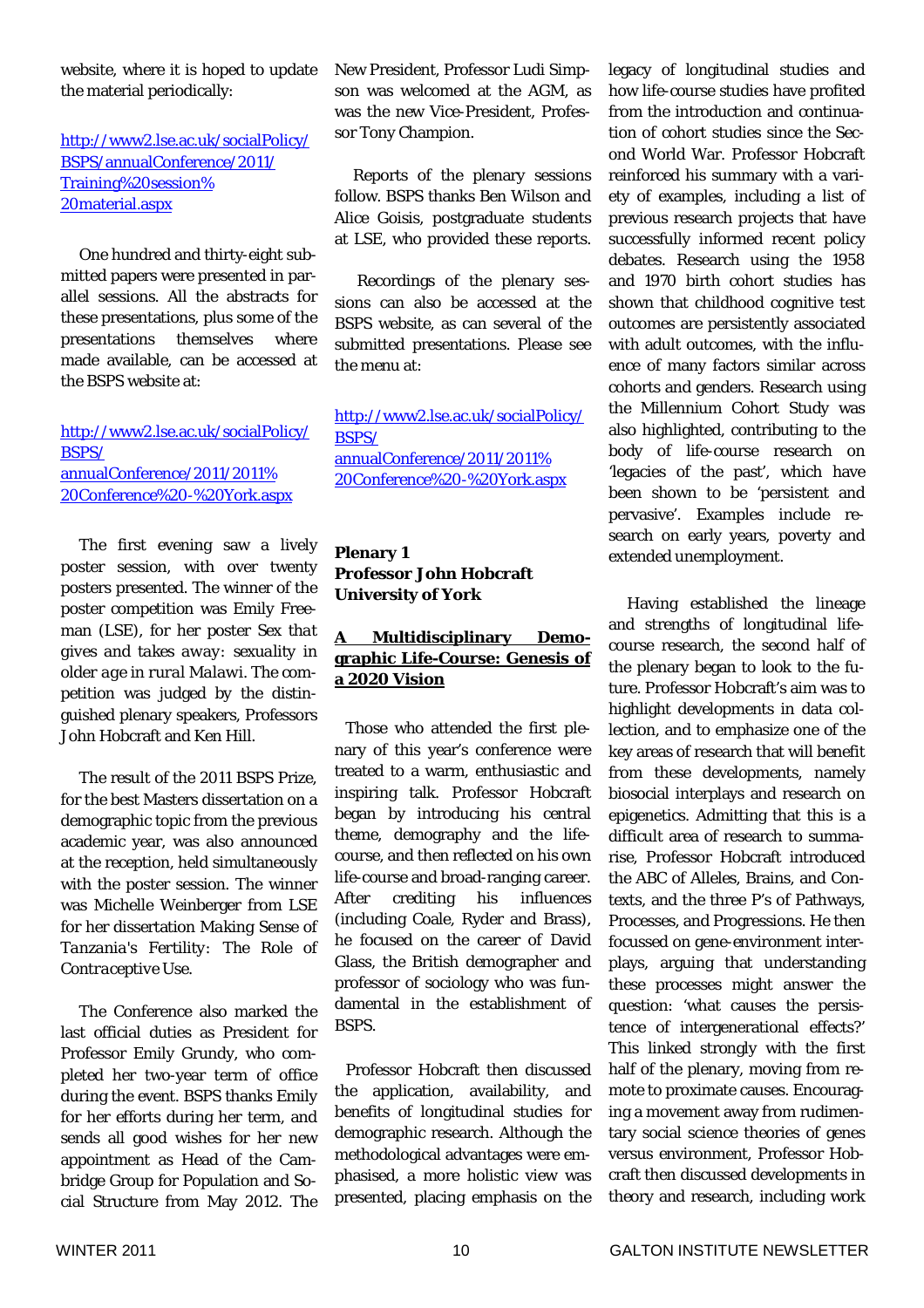by Caspi et al. (2003) on 5-HTT (a gene for susceptibility for depression), and the dandelion-orchid hypothesis (which suggests two different types of biological sensitivity to context – i.e. some children are like orchids, requiring specific conditions to develop fruitfully, and some are more like dandelions).

 In the final section of his paper, Professor Hobcraft demonstrated how biosocial data is being currently used, and discussed how it might be used in the future. For example, the US Fragile Families study (a longitudinal cohort study of close to 5,000 children) has already collected DNA from mothers and children when the children were aged 9. After emphasising that the amount of information stored in a genome is a treasuretrove of data and, importantly, even in very small samples (or subsamples), Professor Hobcraft closed with an outline of developments to Economic Social Research Council funded data, both for existing sources like Understanding Society and for upcoming sources like the new cohort study. With plenty of food for thought, we can look forward to these exciting opportunities.

#### **Plenary 2 Professor Kenneth Hill Harvard Center for Population and Development Studies**

#### **Development Goals and Mortality Measurement in the Age of Immediate Gratification**

 Professor Kenneth Hill began his plenary with an introduction to the 2015 Millennium Development Goals (MDG) and, in particular, with a discussion of Goal 4 of the MDG, which concerns the improvement of child health. The target linked to this goal is to reduce the under-five mortality rate (U5MR), that is, the period probability of dying by the age of 5

years, by two-thirds between 1990 and 2015. In order to reach these quantitative targets, data availability and quality is crucial. Accurate knowledge of mortality levels and trends in the low-income countries is hampered by a widespread lack of complete vital registration systems. These countries must therefore rely on alternative data collection methods. Professor Hill compared three different available data sources to collect mortality data in low-income countries and discussed their strengths and weaknesses.

 The first source of data discussed was sample vital registration. This system is in place in some developing countries (e.g. India) and it is based on a double recording system whereby vital events registration is continuous together with periodic household surveys to record recent events. However, doubts have been expressed about the quality of this recording system and it has been documented that mortality monitoring has been poor. The second was nationally representative data such as censuses and large sample surveys. Although this recording system is appealing, as it can collect mortality data through a variety of mechanisms and the cost per unit is low, it is also characterized by long periodicity (around 10 years) and uncertainty about data quality. The third method was smaller household surveys, such as the Demographic and Health Survey Mortality data is collected through full birth histories (i.e. collecting dates of birth and ages of death for each child a woman has given birth to), siblings birth history and summary birth history (i.e. number of children ever born and children dead). The clear advantage of this collection method is that U5MR can be computed with standard life table methods and there is greater frequency relative to larger surveys. However, this collection method is also characterized by data quality

issues, the costs per unit are huge and frequency of information is still quite low (e.g. every 5 years). The conclusion on existing data sources was therefore that it is not (yet) possible to produce annual estimates of U5MR and that nothing can be done at a reasonable cost.

 This led Professor Hill to pose the question whether demographers and policy makers could make better use of existing data. Summary birth histories (SBH) is, for example, a prominent method of data collection on child mortality; it is a substitute of full birth histories (FBH) and is cheaper and/or allows a larger sample to be collected. Recent research that Professor Hill has carried out with Livia Montana has addressed the question of whether it is possible to correctly impute FBH from SBH. The preliminary results show that the method works reasonably well and they set the ground for the possibility in the future to extract more informative estimates for U5MR from SBH rather than expensive and inaccurate FBH. Another promising method has been highlighted by Fengmin Zhao who has revealed a tight relationship between U5MR and the ratio of deaths over births. Professor Hill concluded his presentation by highlighting the fact that there isn't, at present, any method for real time mortality monitoring at a reasonable cost. The long-term solution lies in civil registration systems.

**Ben Wilson and Alice Goisis**, London School of Economics and the BSPS Secretariat.

**BSPS** would like to take this opportunity to thank **The Galton Institute**, who again gave BSPS a generous grant towards Conference expenses.